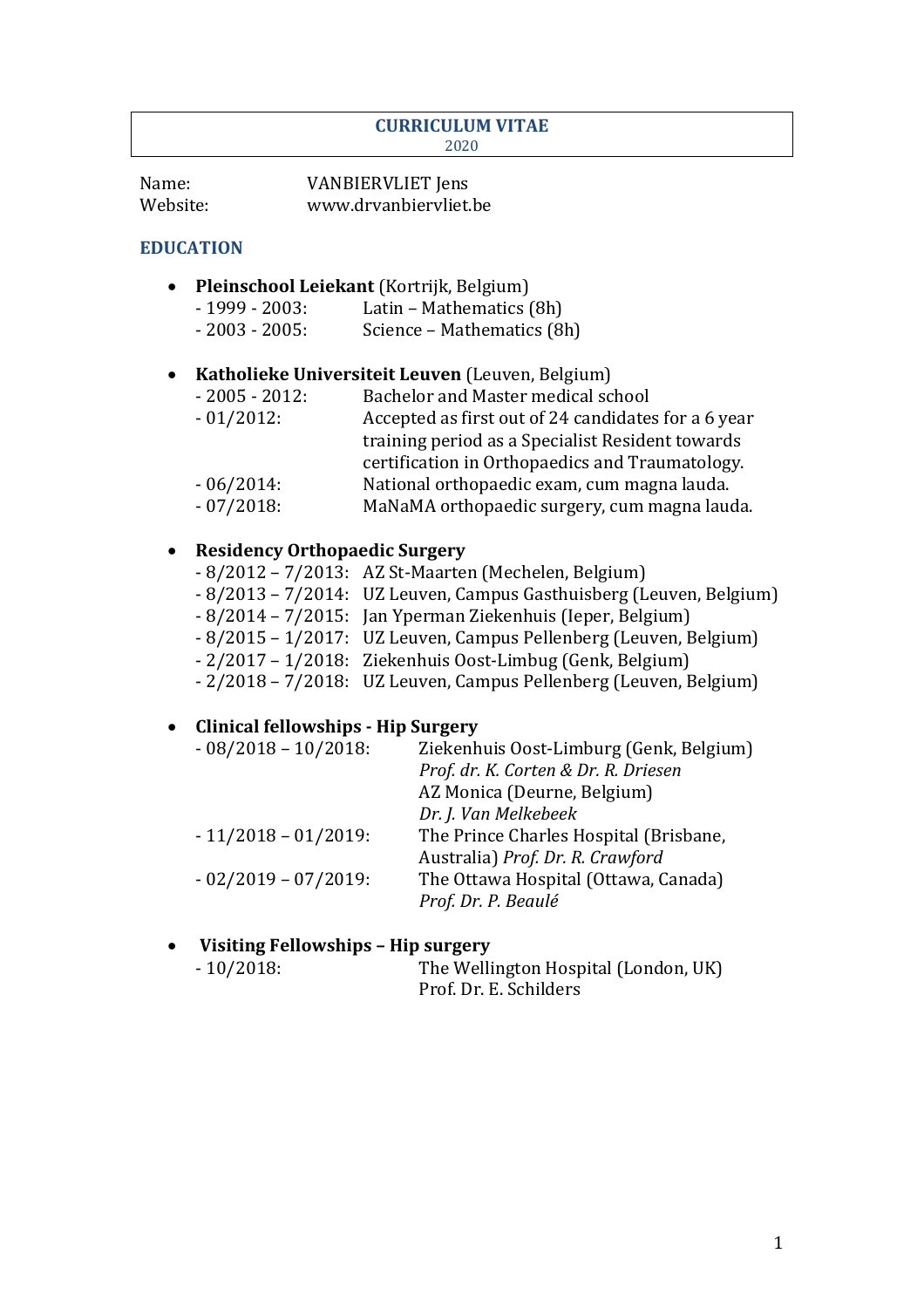### **CURRENT POSITION**

• 08/2019 – present: **Orthopaedic Surgeon** 

*Subspecialty: Hip Surgery* **Jan Yperman Hospital** (Ieper, Belgium)

#### **REFERENCES**

- **Guy Molenaers**, MD PhD *Professor of Orthopaedic Surgery, University Hospital Leuven Head of Orthopaedics Dept.*
- **Johan Bellemans**, MD PhD *Professor of Orthopaedic Surgery, Hospitals Oost-Limburg*
- **Jean-Pierre Simon**, MD PhD *Professor of Orthopaedic Surgery, University Hospital Leuven Honorary member Belgian Hip Society*
- **Jan Somers**, MD *Orthopaedic Surgeon, Jan Yperman Hospital Head of Surgery Dept. & Board member Belgian Hip Society*
- Kristoff Corten, MD PhD *Orthopaedic Surgeon, Hospitals Oost-Limburg*
- **Paul Beaulé**, MD PhD *Professor of Orthopaedic Surgery, The Ottawa Hospital Head of Orthopaedics Dept.*

### **ORGANIZATIONS**

• **BOTRA**

*Belgian Orthopaedics and Traumatology Residents Association* Former board member, secretary & treasurer.

• **BVOT**

*Belgian Association of Orthopaedic and Traumatology Surgeons* Member

• **BHS** *Belgian Hip Society* Member

## **PUBLICATIONS**

• The influence of malrotation and femoral component material on **patellofemoral wear during gait.**

Vanbiervliet J, Bellemans J, Verlinden C, Luyckx JP, Labey L, Innocenti B, Vandenneucker H *<i>J* Bone Joint Surg [Br], Oct 2011 Presentations: ECKR 2010, ISTA 2011, ORS 2012, AAOS 2012.

• Een ernstig trauma van de voetwortel (Case report and overview of talar neck fractures).

Vanbiervliet J, Van Crombrugge K, Bosmans J, Vanhoenacker F *Ortho-Rheumato, Jun 2013*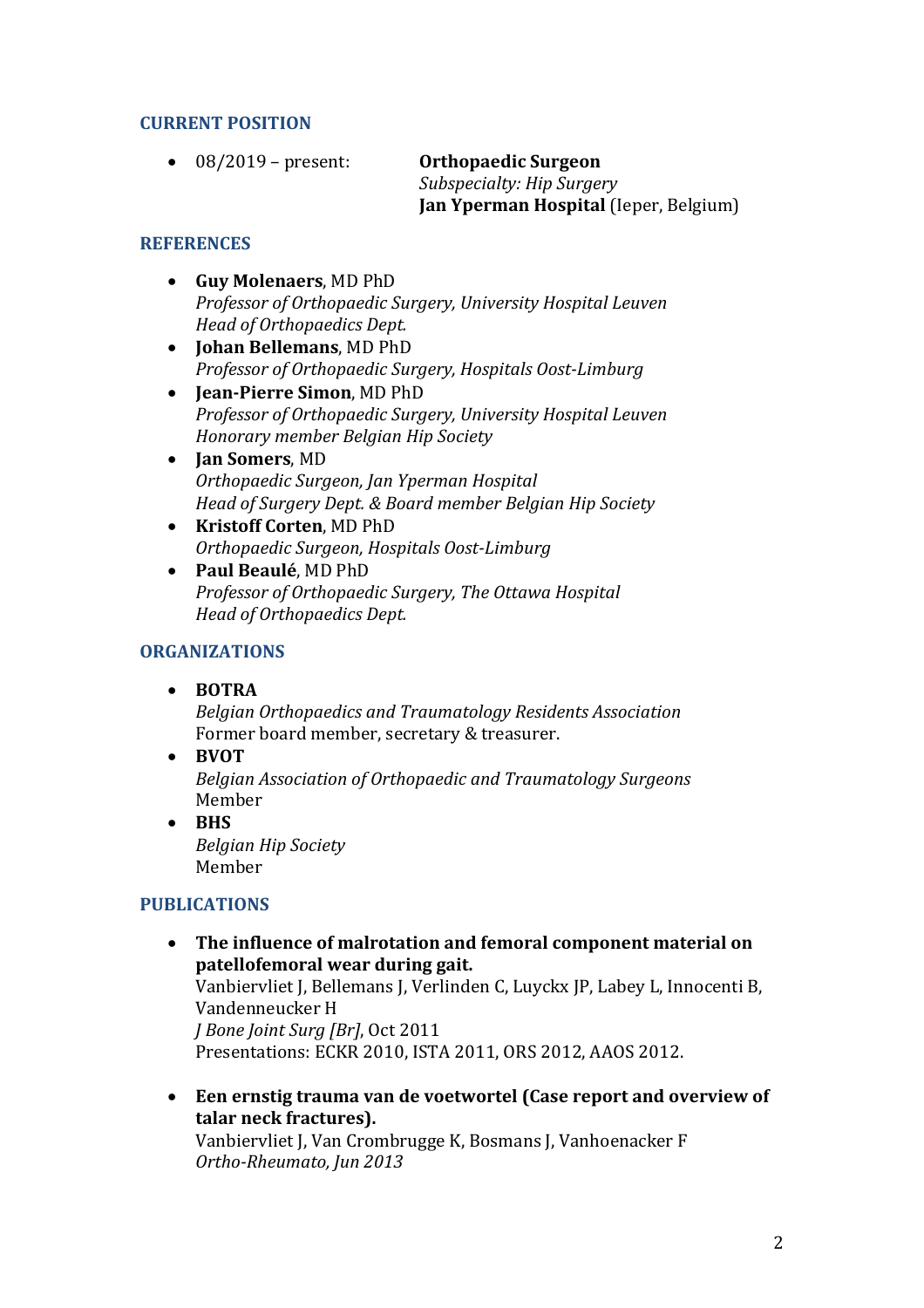- Results of conserve plus hip resurfacing: prospective clinical, radiographic and ion study. Somers JF, Vanbiervliet J, Lefevere F *Acta Orthop Belg, Sept 2015* Presentations: EHS 2016, SICOT 2016.
- Excellent mid-term results of a new polished tapered modular stem. Vanbiervliet J, Somers JF *Hip International, Feb 2017* Presentations: EHS 2016, SICOT 2016.
- **THA Following Pediatric Hip Diseases**  (Legg-Calvé-Perthes/Slipped Capital Femoral Epiphysis). Vanbiervliet J, Simon JP, Somers JF *Chapter in book: The Adult Hip - Master Case Series and Techniques, Jan 2018* (DOI: 10.1007/978-3-319-64177-5\_9)
- Acetabular exposure in the efficient direct Anterior total hip **arthroplasty.**

Corten K, Vanbiervliet J *International Congress for Joint Reconstruction (ICJR) educational web platform, Feb 2018*

- Constrained acetabular components vs dual mobility cups in revision THA Van Eecke E, Vanbiervliet J, Mulier M *Co-promotor Master Thesis, KULeuven, Dec 2018*
- Surgical considerations to avoid adverse mechanics. Focused issue on hip resurfacing for the young arthritic hip. Nicol G, Vanbiervliet J, Grammatopoulos G *Annals of Joint, Nov 2019*
- Comparison of constrained acetabular components and dual mobility cups **in revision THA: a literature review.** Van Eecke E, Vanbiervliet J, Mulier M *Hip & Pelvis, Dec 2019*

#### **PRESENTATIONS**

- $\bullet$  21-09-2011: **ISTA** (Bruges, Belgium) The influence of malrotation and femoral component material on patellofemoral wear during gait.
- 09-07-2016: **EHS European Hip Society** (Munich, Germany) Excellent mid-term results of a new polished tapered modular stem.
- 05-10-2016: Lecture co-residents (Leuven, Belgium) Anatomy and different approaches of the hip joint.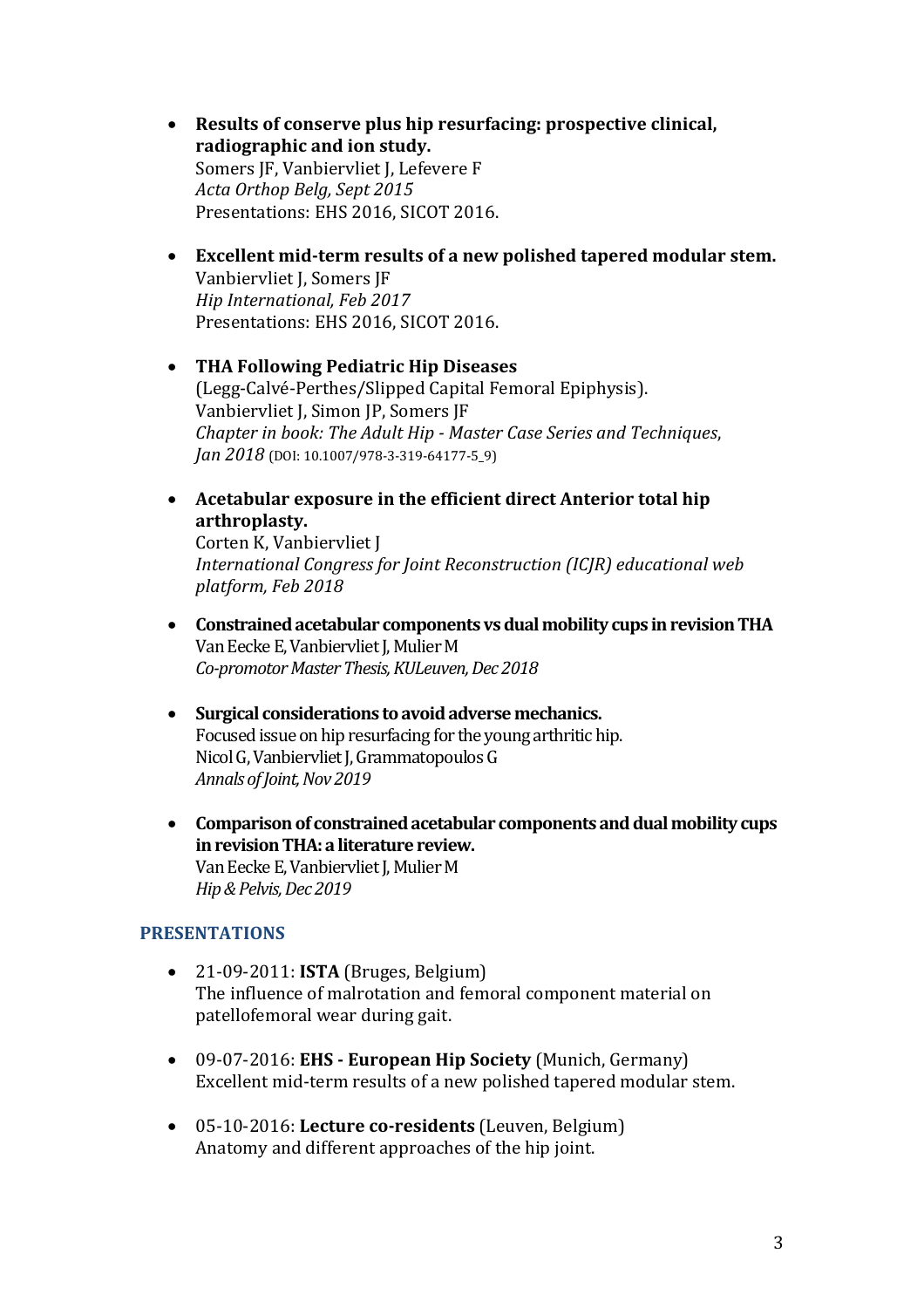- 20-10-2016: LOK meeting (Leuven, Belgium) Transient osteoporosis of the hip.
- 22-10-2016: Lecture MAPP (Zaventem, Belgium) Pearls and pitfalls in total hip arthroplasty.
- 30-03-2017: **Session moderator Totally Hip** (Gothenburg, Sweden) Approaches of the hip joint.
- 16-05-2018: Lecture residents (Leuven, Belgium) Treatment options in FAI.
- 29-06-2018: **Residents Day UZ Leuven** (Leuven, Belgium) A copy, the same as the original (Exeter stem)?
- 21-09-2018: **EHS European Hip Society** (The Hague, The Nederlands) Alarmingly high rates of implant fracture of a polished tapered femoral stem.
- 12-03-2019: AAOS American Academy of Orthopaedic Surgeons (Las Vegas, USA). Alarmingly high rates of implant fracture of a polished tapered femoral stem.
- 26-04-2019: **HKU Orthopaedic Research Meeting** (Ottawa, Canada) Safety of bilateral vs unilateral total hip arthroplasty using anterior approach: a propensity-matched case-control study.
- 25-09-2019: Lecture family medicine (Poperinge, Belgium) Happy Hips - About a simple ball and socket joint.
- 25-09-2019: LOK Meeting (Elverdinge, Belgium) Anterior Approach – Let's be honest.

## **INTERNATIONAL COURSES**

- **AO Trauma Basic Course (Ovifat, Belgium)**
- **AO Trauma Advanced Course (Davos, Switzerland)**
- Strasbourg Intra Medullary Nailing Course *(Strasbourg, France)*
- **CLC Hip Course (Annecy, France)**
- **Current Concepts 2016 (Orlando, USA)**
- **Totally Hip 2017 (Gothenburg, Sweden)**
- SuperPath Hip Replacement Course 2018 (Ghent, Belgium)
- **FIFA Diploma in Football Medicine (Online course)**